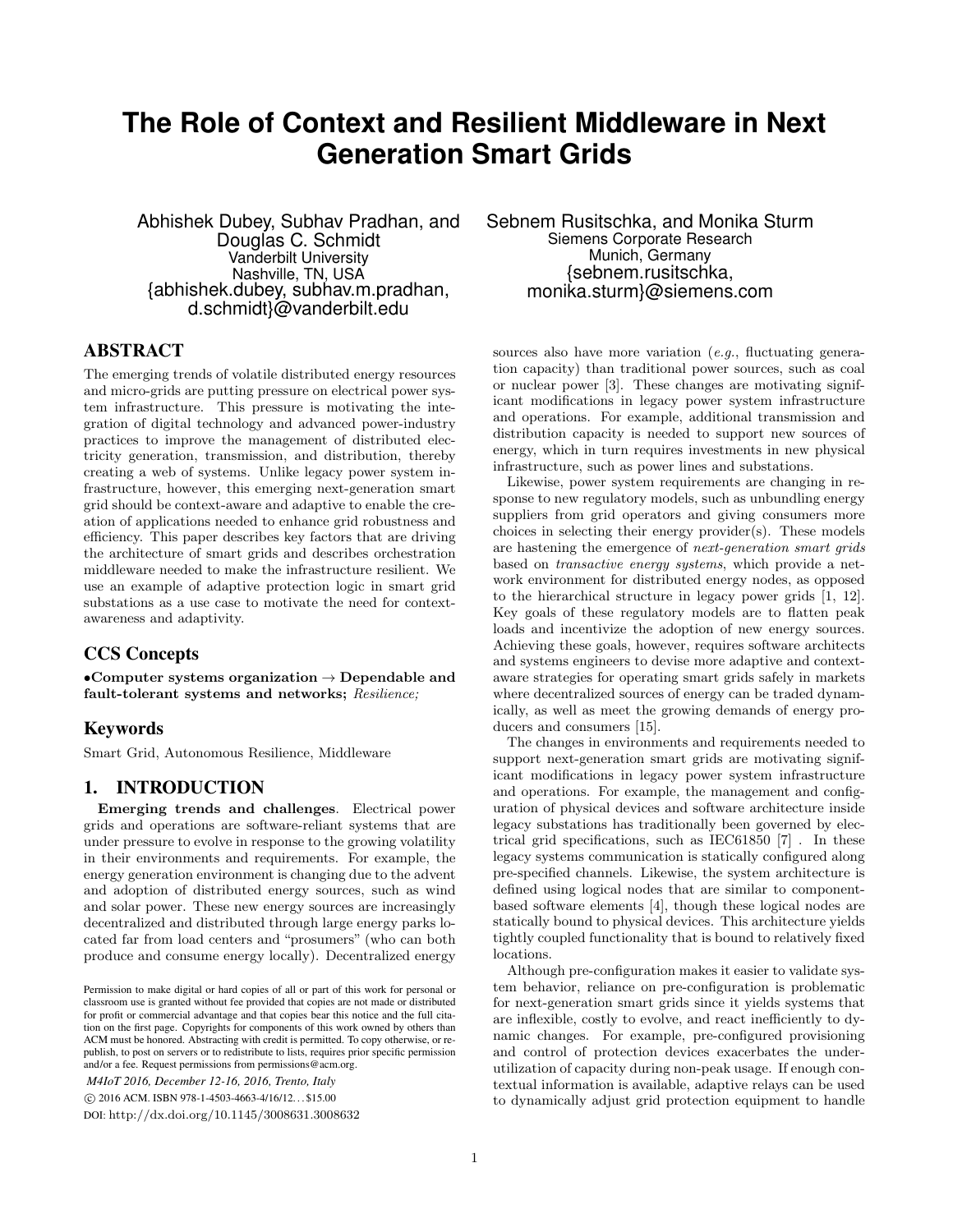different load levels [8, 5].

Promising Solution  $\rightarrow$  A context-aware middleware for smart grids. An alternative way to meet the changing environments and requirements discussed above involves digitally enhancing the operation of the legacy power transmission and distribution infrastructure in a manner that enhances software deployment flexibility, yet preserves system resilience. At the heart of these enhancements are context-aware IoT systems. This approach enables the use of software as the "universal integrator" of smart grid components, which is a common trend in modern cyber-physical systems[16].

This paper provides the following contributions to research on context-aware techniques in smart grids that help determine where to deploy software functionality and intelligently protect grid resources:

- 1. We create a taxonomy that showcases the role of context in guiding the development and operation of electrical power systems. This taxonomy can guide software architect and systems engineer decisions on when and where to flexibly deploy software functionality in next-generation smart grids.
- 2. We describe how context-aware middleware can be applied to smart grids by showing how to automate the deployment and online parameter reconfiguration decisions of adaptive protection system by using resilient orchestration middleware called CHARIOT [9, 10].

The remainder of this paper is organized as follows: Section 2 examines the role of context in guiding the development, operation, and evolution of software-reliant smart grids; Section 3 describes the intelligent devices that enable context awareness in smart grids; Section 4 gives an overview of the CHARIOT resilient orchestration middleware; Section 5 explains prototype for our adaptive protection case study using context-aware IoT systems and CHARIOT; and Section 6 presents concluding remarks.

#### 2. CONTEXT AND SMART GRIDS

To help structure our discussion, Figure 1 depicts the rates at which key resources and capabilities in power systems change over time (shown on a scale from "slow rate of change" to "fast rate of change" on the Y axis), grouped according to how these resources and capabilities map to following key domains in the electrical power system sector (shown on the X axis):

- The financial domain consists of value assets  $(e.g., power)$ generation volume and transmission capacities) and transactions for value transfer between market stakeholders.
- The physical domain consists of power system equipment, such as transmission lines, circuit breakers, transformers, and capacitor banks.
- The digital domain consists of various IT resources, such as computing and network hardware and software.

Figure 1 shows that power systems constitute a range of domains (i.e., financial, physical, and digital) in which changes occur at different rates (i.e., ranging from slow to fast). Moreover, changes in all of three domains are now occurring more frequently than in the past, e.g. through



**Power System Domains** 

Figure 1: Rates of Change and Volatility of Context in Power System Domains

market liberalization, digitalization of power equipment and power electronics, and the rate of change within digitalization itself (i.e. available computing power, computing and architectural paradigms around data-driven applications).

Next-generation smart grids are thus characterized by increased volatility. This volatility stems not only from the inherent perturbations of renewable, decentralized electricity generation, but also through a paradigm shift. In particular, power consumption follows available electricity through energy efficiency, demand response, and dynamic demand, rather than maintaining and operating costly spinning reserve power plants that are less flexible and adaptive with respect to power generation [13].

Developing, operating, and evolving software for nextgeneration smart grids that is responsive to the types of changes shown in Figure 1 requires a deeper awareness of the role of context to guide decisions during design, development, and operation. For example, due to the increased volatility in the financial and physical domains outlined above, the digital domain must compensate for this volatility through greater resilience and adaptivity. Likewise, the digital domain has also become more volatile due to various factors, such as centralized vs. decentralized computing economics, that change over time (e.g., depending on technology innovation rates and market conditions).

# 3. INTELLIGENT DEVICES THAT ENABLE CONTEXTAWARENESS

IEDs at the edge of a smart grid topology hierarchy shown in Figure 2 decouple computing from the actual physical assets and controls to enable the digitalization of functionality that has historically been tightly coupled to dedicated (electro-)mechanical power protection devices. These IEDs can be reprogrammed to change either their operational logic (e.g., between various protection schemes) or to deploy new functionality (e.g., protection, whereas IED previously performed only monitoring). These new devices thus enable more flexible and adaptive binding of functionality onto different elements throughout a smart grid hierarchy. Decisions on where to deploy this functionality can be guided by a range of contextual information, including

• Characteristics of the physical grid, such as fore-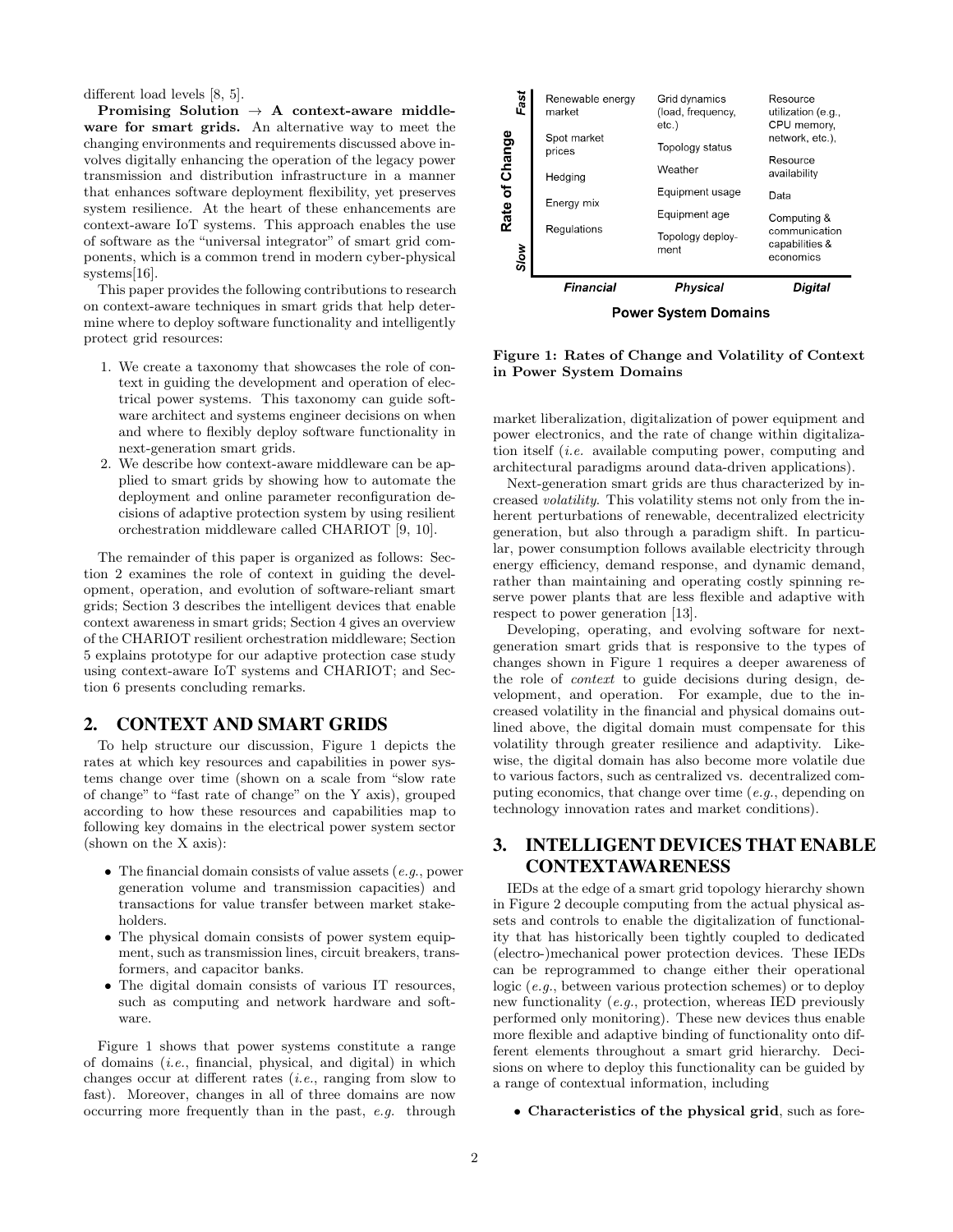

Figure 2: Elements in Electrical Power Systems include Central Control Centers (CC), Regional Control Centers (RCC), Substation Controllers (SC) and Intelligent Electronic Devices (IEDs)

casted or actual power load conditions, which may be handled by migrating functionality from central control centers to IEDs—or vice versa—to perform locally coordinated actions in the system.

• Characteristics of the underlying information technology (IT) infrastructure, such as availability or processing load, which may be handled by migrating functionality from IEDs to other IEDs or central control centers—or vice versa—to ensure functionality is performed.

For example, IEDs in a smart grid can be instrumented with sensors e.g., for synchronized phasor measurement also called phasor measurement units (PMUs) to collect data about the health and status of power system in real-time. Online analytics performed at the IED, substation controller, and/or control center elements in a smart grid hierarchy (see Figure 2) can use this data to derive the context in which a smart grid is operating at any moment. Results from such context-aware analytics can then be used to navigate through transient load conditions and dynamically derive system configuration and protection parameters. In turn, these parameters can be used to reconfigure a grid so it adaptively sheds load, while minimizing service disruptions to energy producers, consumers, and traders.

Just as analytics is functionality that can be deployed flexibly and adaptively at various locations within the smart grid hierarchy where and whenever it is needed, other functionality can benefit from such context awareness. As described in Section 1, next-generation smart grids have decentralized volatile generation, new markets, as well as variable and responsive consumption. These capabilities yield varying local/regional characteristics, as well as overall increased dynamics compared to legacy centralized power systems. It is therefore important that monitoring, protection, and control functionality be deployed with adaptive parameters that leverage awareness of the context in which system resources and operations occur.

For example, higher sampling rates may be needed when a power system undergoes transient dynamics. Likewise, adaptive protection mechanisms are needed when abnormal stress exists in the system, but certain lines have additional capacity due to local weather conditions (such as cooler temperatures). As more digital components are introduced into power systems, more sources of potential failure exist. It is therefore essential that these systems can adaptively migrate functionality from one failed IED to a neighboring IED with available and appropriate computing resources and connections.

# 4. CHARIOT: CONTEXT-DRIVEN ORCH-ESTRATION MIDDLEWARE

CHARIOT [9, 10] is context-driven orchestration middleware that supports (1) model-based definition of goals that specify applications required by an IoT system, (2) the composition of—and the requirements imposed by—the applications, and (3) the constraints governing the deployment and (re)configuration of applications. CHARIOT uses these services to support initial application deployment, failure avoidance, fault management, and operations management of distributed IoT systems.

Goal-based system description model. CHARIOT use the concept of goal-based system description to describe the IoT system being managed. IoT system goals are defined as high-level capabilities that can be decomposed into smaller sub-capabilities using the concept of *capability de*composition, as shown in Figure 3. Next, these capabilities are mapped onto logical components that provide the capabilities. These components can have inter-dependencies that are also captured with CHARIOT's goal-based model.



Figure 3: Example of a Goal-based Description of an Application.

Runtime architecture. CHARIOT provides a monitoring and deployment infrastructure, as well as a novel management engine that uses IoT system information stored persistently to formulate Satisfiability Modulo Theories (SMT)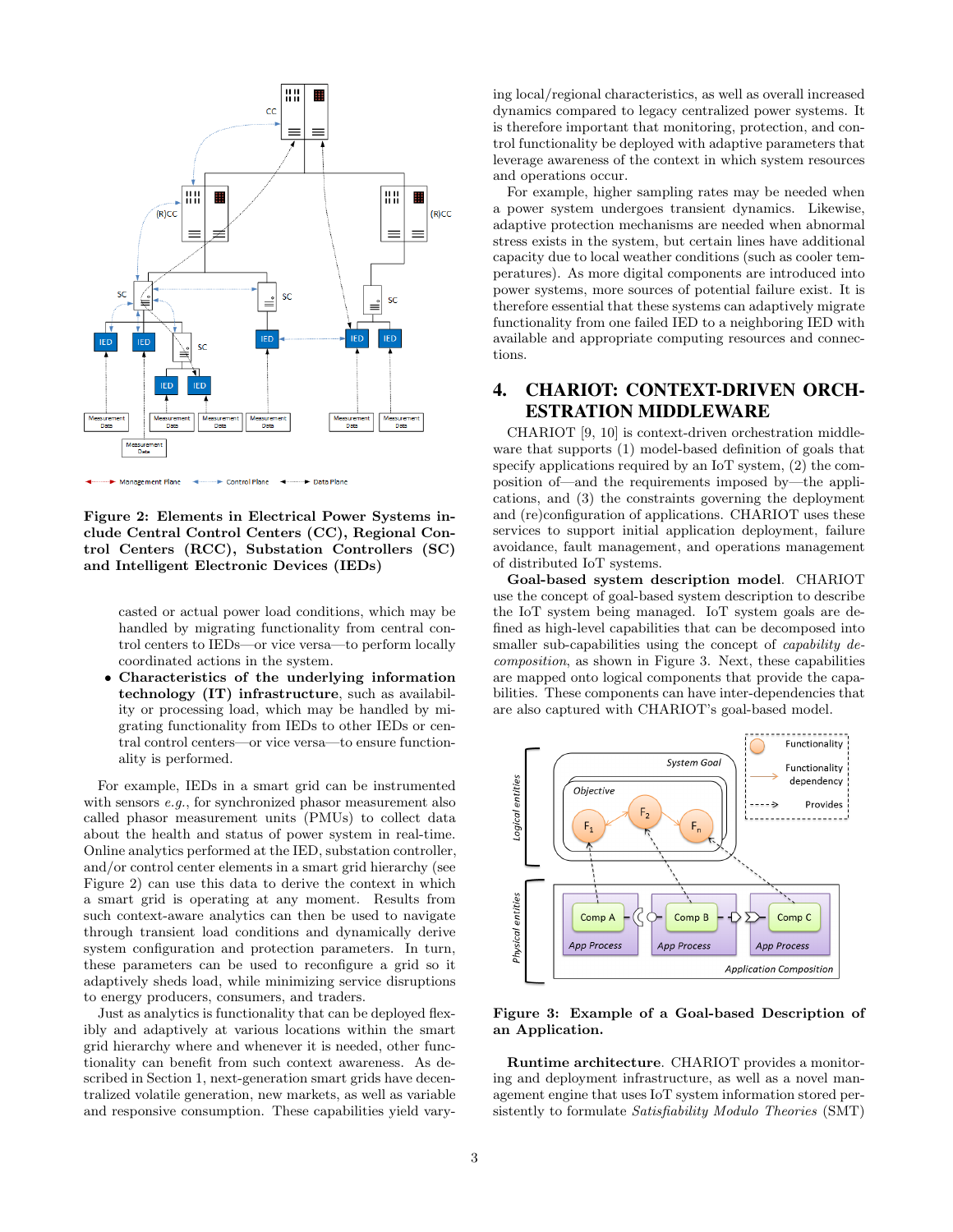constraints that encode system properties and application requirements. CHARIOT can therefore use SMT solvers (such as Z3 [2]) to dynamically compute optimal system (re)configuration at run-time. CHARIOT's distributed architecture allows any node in the system to compute the required solution and then automate the resulting deployment to available system resources. Failure detection, group management, and leader election in CHARIOT is provided by Zookeeper [6].

CHARIOT's approach to IoT system management is based on the concepts of configuration space and configuration points. If a system's state is represented by a configuration point in a configuration space, then any change that invalidates a configuration point requires moving the IoT system from one configuration point to another in the same configuration space. As such, a configuration space includes (1) a goal-based description of different IoT systems, (2) replication constraints corresponding to redundancy patterns associated with different systems, (3) constraints on valid component-to-node deployment mappings, and (4) available resources, including different nodes and their corresponding resources, such as memory, storage, and computing elements.

At its core, CHARIOT encodes the constraints in the form of a matrix of decision variables. A component-to-node (C2N) matrix comprises rows that represent component instances and columns that represent nodes. The size of this matrix is  $\alpha \times \beta$ , where  $\alpha$  is the number of component instances and  $\beta$  is the number of available nodes.

Each element of a C2N matrix is encoded as an integer variable whose value can either be 0 or 1. A value of 0 for an element means that the corresponding component instance (row) is not deployed on the corresponding node (column). Conversely, a value of 1 for an element indicates deployment of the corresponding component instance on the corresponding node.

CHARIOT uses other matrices to encode the resource availability of nodes (updated dynamically using the monitors). Communication resource requirements are encoded using a square matrix  $\beta \times \beta$ . The placement constraints are therefore written in terms of resources required and net resources available. Additional constraints for redundancy and collocation are also added. The solution of the constraint problem is a feasible placement answer, wherein"placement" means an instance of the C2N matrix.

Using Context and Goal Information for Runtime Management and Reconfiguration. As shown in Figure 4, CHARIOT's Monitoring Infrastructure is responsible for detecting changes in the sensing phase. After detection and diagnosis, its Management Engine determines the goals that are required based on the current context of an IoT system. This context is derived from known global system states. Thereafter, actions needed to reconfigure the system such that changes are handled are calculated in the *plan*ning phase based on Z3 [2], which is an open source SMT solver. After reconfiguration actions are computed, CHAR-IOT's Deployment Infrastructure is responsible for taking those actions to reconfigure the system in the acting phase.

# 5. CASE STUDY: ADAPTIVE PROTECTION FOR SMART GRIDS

This section presents a case study that expands upon the importance of context discussed in Section 2 by motivating



Figure 4: CHARIOT's Self-reconfiguration Mechanisms.

the role of context-aware middleware in adaptive protection for smart grids. We first explain how adaptive protection mechanisms can leverage contextual information to enhance the resilience of next-generation smart grids. We then describe our ongoing work on modeling and managing the protection system assembly with the CHARIOT goal based description concept.

## 5.1 Adaptive Protection Mechanisms

Adaptive protection in a power system involves the use of adjustable protective relay settings (e.g., current, voltage, feeders, and equipment) that can change in real-time based on signals from local sensors or a central control system [14]. Although these concepts have been studied since the 1990s [11] they are only recently are becoming practical with the increasing penetration of IEC 61850 capable IEDs, IEC 61850 based substation data model, functional and communication description and configuration, as well as the availability of phasor measurement units (PMUs) that deliver a real-time view of wide area power system status and health through GPS-synchronized measurements.

In modern substations that comply with IEC 61850 , substation management via the substation bus (including data management, computing, and communication performed with IEDs) is separated from the so-called process bus, as shown in Figure 5. The process bus handles communicative connection to sensors and actuators, such as circuit breakers, which are directly coupled to physical electrical assets at the substation level, such as transformers and loads. The decoupling of physical assets and actuators from data management and computing, including object-oriented data and communication standardization for substation automation yields more flexible configurability. This configuration flexibility can also enable context-aware reliable adaptivity of specific smart grid capabilities, such as adaptive protection.

The design of adaptive protection scheme may vary greatly, depending on the physical system assets (such as PMUs, static var compensators (SVCs), and power generation types) and the type of protection required (such as distance protection or overcurrent protection) . For example, adaptive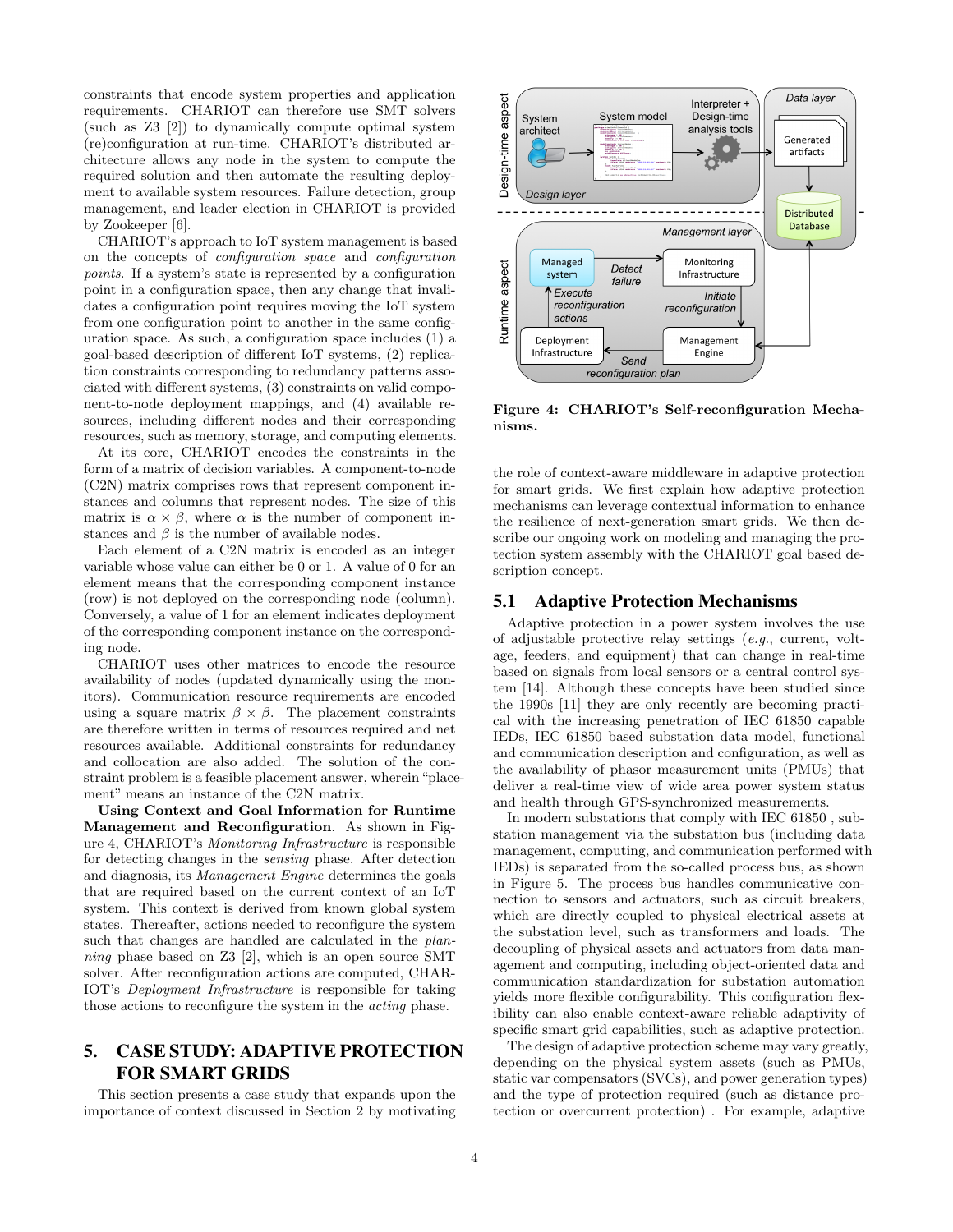

Figure 5: Modern substation configuration can be used for adaptive protection of Smart Grids

distance protection [17] is based on flexibility from an SVC and real-time system measurements from PMUs. SVCs are typically placed along a transmission line to countermeasure voltage drops by providing fast-acting reactive power on the high-voltage transmission line.

The flexibility introduced through the SVC, however, must be accommodated by the ability to adapt distance protection settings dynamically online. For example, it may be necessary to determine the actual system state via PMUs, the injected current via the SVC, as well as calculate the apparent impedance of a transmission line. Without this dynamic information, the pre-configured distance relays may underreach or over-reach, depending on whether the shunt injected current is negative or positive and the apparent impedance is either increased or decreased, respectively.

New settings can be determined for multiple protection zones by comparing synchronized voltage measurements at both ends of the transmission line, as well as online calculation of the apparent impedance, which takes into account the synchronized measurement of the shunt injected current. The calculations of adaptive settings are triggered when any changes in the compensation levels are detected. When a fault occurs, this adaptive protection setting accounts for the actual compensation levels and apparent impedance of the line before a signal to circuit breakers are issued to clear the fault.

The adaptive protection scheme described above increases the cost of communication and coordination between the IEDs and availability of real-time data, In addition, conventional adaptive protection mechanisms assume that the configured IEDs are available, i.e., they have sufficient computing capacity to adapt set points and no communication error occurs between the configured distance relays on both sides of the transmission line nor between configured IED and circuit breakers within the substation.

## 5.2 Adaptive Protection in CHARIOT

This section describes how to apply CHARIOT to model a simplified three bus system with three different protection assemblies. We assume that each bus has a PMU, a relay, and a breaker. Figure 6 shows the three different functional-

```
1 package edu.vanderbilt.isis.chariot.smartpowergrid {
        / PMU functionality for Zone 1.
       functionality pmu_z1 {
 \Deltaoutput pmu_data_z1
 \overline{\mathbf{r}}þ
 6
 \overline{7}// Breaker functionality for Zone 1.
 8
       functionality breaker z1 {
 \overline{Q}input breaker action z1
10
       ٦
11
       // Relay functionality for Zone 1.
1213functionality relay z1 {
14input pmu_data_z1
15
           output breaker_action_z1
16
       Ą
1718
       \primeProtection composition comprising PMU and
19
          breaker functionalities (and corresponding
       \prime\prime20
       // dependencies) for Zone 1.
21composition protection z1{
           pmu_z1.pmu_data_z1_to
2223relay z1.pmu data z1
24relay z1.breaker action z1 to
25breaker z1.breaker action z1
26
       þ
27<sup>1</sup>
```
#### Figure 6: Snippet of Functionality and Composition Description in CHARIOT-ML.

ities (relay, pmu and the breaker) related one of the bus protection system (the other two protection systems are omitted for brevity). The composition shown in the figure describes the communication patterns between the functionalities.

Figure 7 shows the goal based breakdown of the three different compositions (one each for a protection zone). It

```
1 import edu.vanderbilt.isis.chariot.smartnowergrid.*
 2 package edu.vanderbilt.isis.chariot.smartpowergrid {
       goalDescription SmartPowerGrid {
 \overline{A}// Objectives.
 \overline{\phantom{a}}protection z1 as objective Protection Zone1
 6
           protection_z2 as objective Protection_Zone2
           protection_z3 as objective Protection_Zone3
 \overline{8}9
           // Replication constraints.
10
11replicate pmu_z1 asPerNode for category PMU_Z1
           replicate pmu_z2 asPerNode for category PMU_Z2
1213replicate pmu_z3 asPerNode for category PMU_Z3
14
15
           replicate breaker z1 asPerNode for category Breaker Z1
           replicate breaker z2 asPerNode for category Breaker Z2
16
17
           replicate breaker z3 asPerNode for category Breaker Z3
18
       <sup>}</sup>
```
#### Figure 7: Snippet of System Description in CHARIOT-ML.

also shows how CHARIOT can describe the replication constraints (replicate per node) to ensure as many PMUs as possible as available in a protection zone. The per-node constraint ensures multiple instances of a PMU are automatically configured if there are multiple PMU devices in a zone. Based on the composition and the system specification, CHARIOT can identify and start the relay instance in either zone 2 or zone 3 if the relay in the protection zone 1 fails. The objective instance (for example, protection\_z1 in figure 7) provides the context for the relay component when it is started on a different IED. Note that the IED node model has not been shown in the figure.

 $19$